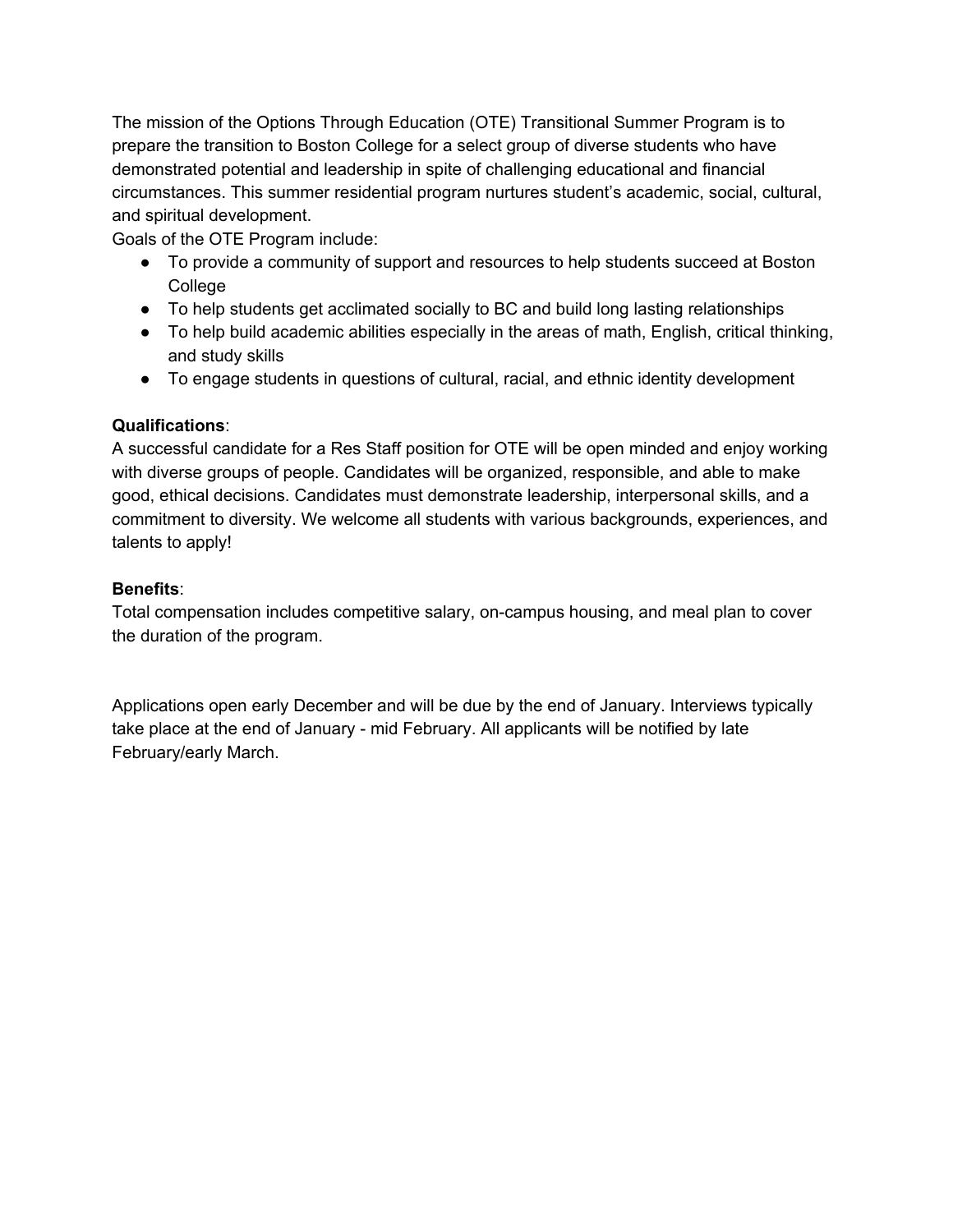### **OTE Preceptor position**

Required Skills, Knowledge & Abilities:

The successful candidate will have demonstrated ability and desire to work with a diverse student population and in a team environment. This position will require working well on a team, effective planning, organizing, and administrative details. Successful applicants will possess significant experience working with students in a leadership capacity. Applicants should be current Boston College students in good academic and disciplinary standing with the University and their academic department. Candidates who are rising juniors or rising seniors are preferred.

Hours of Work: Schedule consists of 35 hours for training, and up to 29 hours per week during the program. This includes; a one-day orientation, a 7-day training, evening hours, weekly meetings, and most weekends during the seven-week program.

General Position Responsibilities:

This is a live-in student leadership position which reports to the Residential Coordinator and supports the overall mission of the OTE Program through:

- 1. Supporting the general operation of the residence hall
- 2. Facilitating an environment that contributes to the academic, social, cultural, and spiritual development of students
- 3. Introducing students to academic and administrative resources of Boston College
- 4. Facilitating the success of co-curricular activities and weekend trips in order to build group cohesion, foster interpersonal relationships, and develop personal identity
- 5. Developing and maintaining positive on-going relationships with five-to-seven assigned students throughout their participation in the OTE Program. Additional supervision will be provided by OTE Counselors and the OTE Program Coordinator.

Candidates will need the following information in order to complete the application:

- 1. The online application through MyBC (orgsync).
- 2. A current resume.
- 3. An unofficial transcript from Student Services (not a degree audit).
- 4. A letter of recommendation ( template provided) from a former supervisor or faculty/administrator.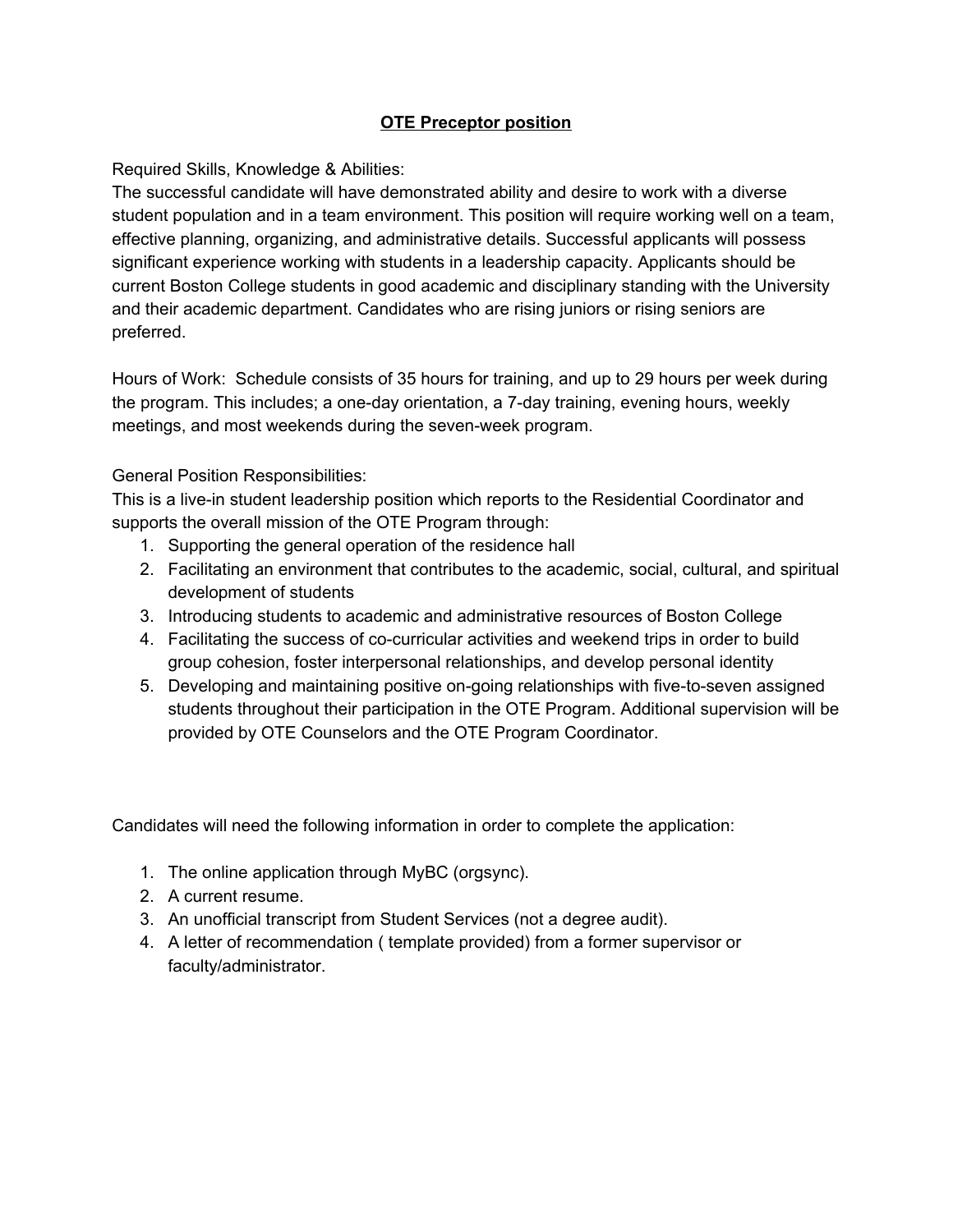# **OTE Counselor Position**

## Required Skills, Knowledge & Abilities:

Candidates should possess excellent oral and written communication skills, strong organizational and interpersonal skills. The successful candidate will have demonstrated ability and desire to work with a diverse student population as well as all constituents of the college.

Hours of Work: Schedule consists of 35 hours for the week of training and 29 (mostly afternoon and evening) hours per week during the program. This includes; a one-day orientation, a 7-day training, evening hours, Opening/Closing Events, weekly meetings, and most weekends during the six-week program.

# General Position Responsibilities:

This is a live-in staff position. The position reports to the Senior Assistant Director of the BAIC, and is responsible for counseling a caseload of 12-18 students during the six-week program. Counselors are expected to meet with each student in their caseload individually at least three times throughout the course of the summer program. Generally, these appointments will include the following topics: transition from high school to college, racial/ethnic and gender identities, sexual orientation, academic successes/challenges, progress reports, and any other topics which may affect the student's self-concept and emotional well-being during the program. The counselor position seeks to contribute positively towards the integration of each student's intellectual, social, cultural, and spiritual development in preparation for matriculation in the fall semester.

Specific Duties:

- Meet at least three times with each student in your respective caseload throughout the seven-week program; maintaining adequate documentation (progress reports, signed contracts, meeting notes from each appointment, and concluding summaries) for their permanent BAIC record
- Act as the primary overseer for all academic and transitional concerns for the students in your caseload, including: (1) maintaining communication with faculty (English, math, communications) about each student's academic well-being; (2) following up with students when academic or adjustment concerns from staff or faculty arise; (3) facilitate the use of progress reports as a tool for student success, (4) initiating a case conference when necessary
- Attend all meetings as required
- Collaborate with Residential staff, faculty, and BAIC staff to implement additional relevant and creative programming
- Facilitate at least two Floor Meeting discussions in collaboration with the Residential **Staff**
- Participate in a rotating Counselor on-call schedule that ensures coverage in the event of an emergency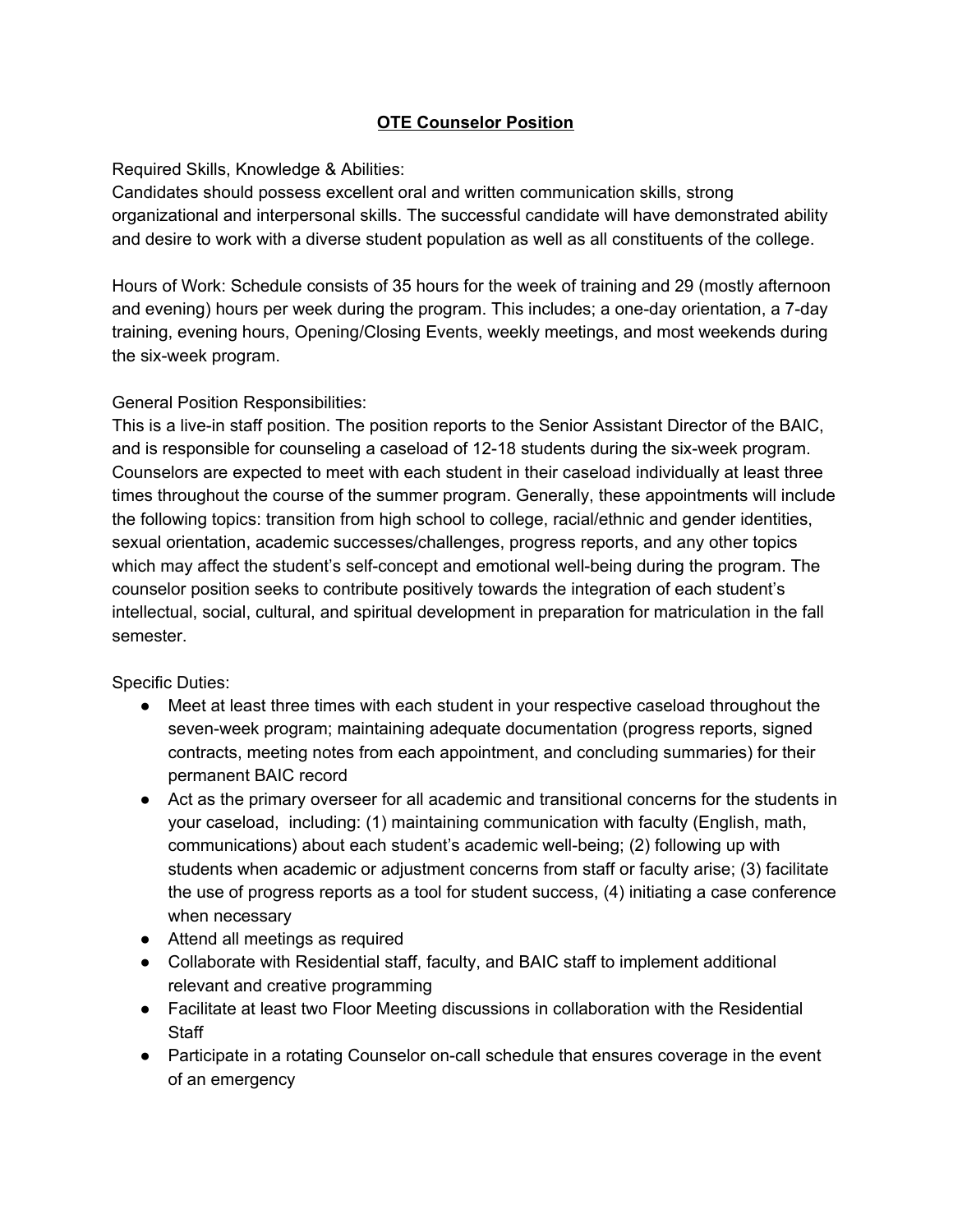- Attend all trainings, Saturday trips, and other events and meetings as designated by the OTE Program.
- Other duties as assigned

Minimum of Education/Training: A Bachelor's Degree is required (at the time of application); Master's Degree preferred. Preference given to candidates with at least one year or more in their graduate program. Candidates should have experience working in a counseling setting with diverse populations. Experience working with high school and/or college students strongly preferred. Some knowledge of student development, counseling techniques, racial/ethnic identity theory preferred. The successful candidate will demonstrate commitment, initiative, independence and a sense of teamwork in a diverse working environment.

Candidates will need the following information in order to complete the application:

- 1. The online application through MyBC (orgsync).
- 2. A cover letter in a page or less that addresses your interest in the position, and the skills and strengths that you would contribute to the OTE Residential Staff team.
- 3. A current resume.
- 5. A letter of recommendation ( template provided) from a former supervisor or faculty/administrator.
- » The cover letter and resume should be uploaded as a PDF in one document.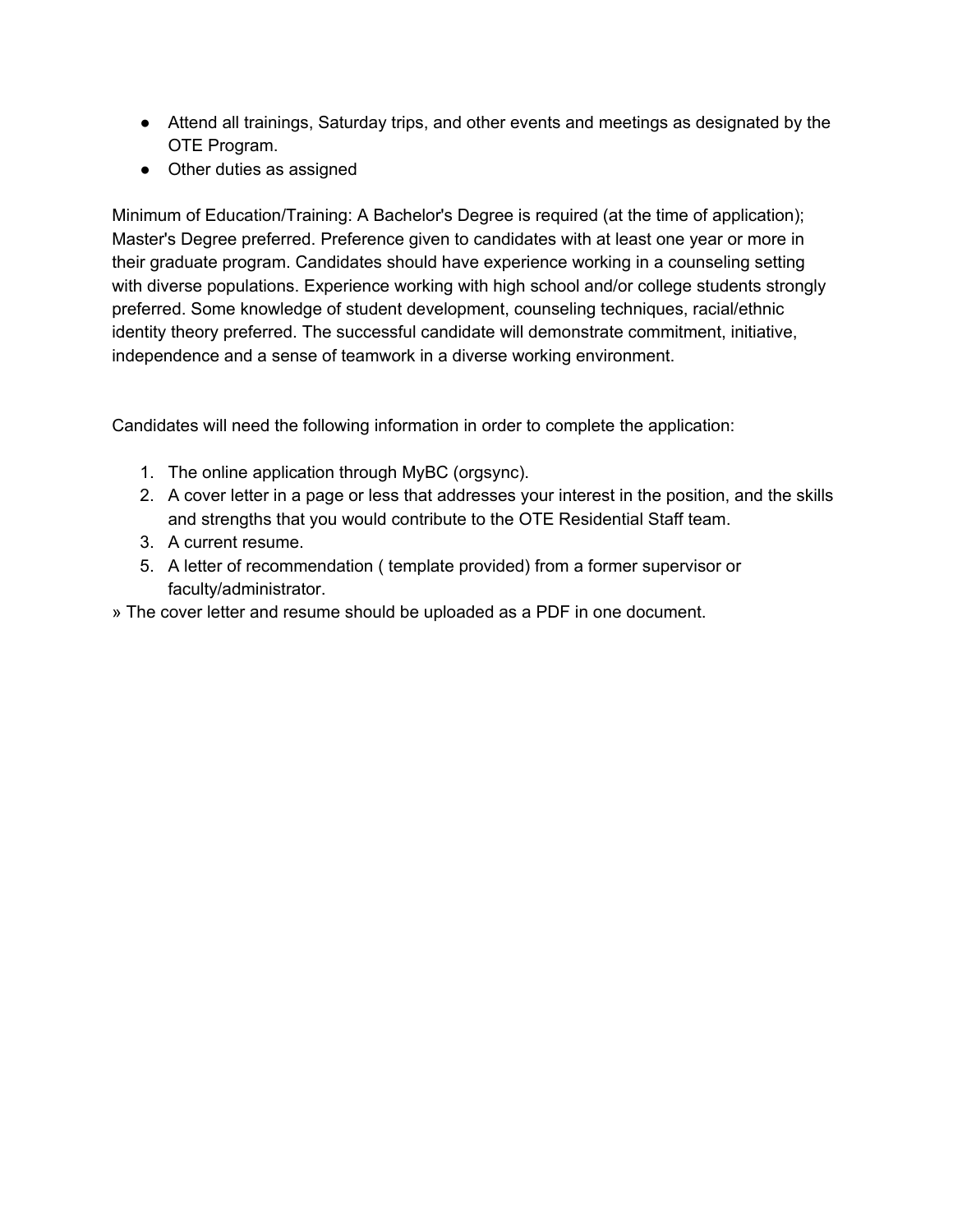# **OTE Residential Coordinator Position**

Required Skills, Knowledge & Abilities: The successful candidate will possess strong organizational, supervisory, and interpersonal skills, excellent oral and written communication skills, experience facilitating trainings, and a demonstrated ability and desire to work with a diverse student population.

Hours of Work: Schedule consisting of 40 (mostly evening) hours per week. This will include evening office hours, Opening and Closing Events, weekly meetings and most weekends during the six-week program, one-week orientation, and two-week training.

General Position Responsibilities: This is a live-in staff position. This position reports to the OTE Program Coordinator and is responsible for (1) direct supervision and training of the preceptor team which consists of approximately eight live-in student leaders, (2) overseeing the general operation of the residence hall, (3) serving on the OTE student disciplinary committee, and (4) facilitating an environment within the residence hall that will contribute to the intellectual, social, cultural, and spiritual development of students. This position will require planning, organizing, staffing, and administrative details for the assigned residence hall.

Specific Duties:

- Facilitate residence hall logistics, including: creating and overseeing preceptor duty schedule, student-centered Community Standards/documentation policy in conjunction with preceptors, move-in/out, opening and closing, check-in/check-out procedures, keys/access cards, daily walk-through, general maintenance, and housekeeping concerns
- Maintain a respectful and healthy living/study environment according to BC residence hall regulations and congruent with appropriate community standards including current smoking/alcohol consumption policies
- Serve as the primary liaison to the Thea Bowman AHANA and Intercultural Center in maintaining protocol regarding emergencies and managing building crises and incidents.
- Facilitate trainings and lead the weekly Residential Staff Team Meeting, Community Meeting, and others as designated.
- Collaborate with Residential Staff to implement relevant and creative programming especially with regard to the areas of team building, and social and cultural knowledge, appreciation, and development
- Supervise daily study hall
- Other duties as assigned

Minimum of Education/Training: A Bachelor's Degree is required; Master's Degree preferred. Experience in residential life, including supervisory roles, and knowledge of student development is strongly preferred. The successful candidate will demonstrate commitment, initiative, independence and a sense of teamwork in a diverse working environment.

1. The online application through MyBC (orgsync).